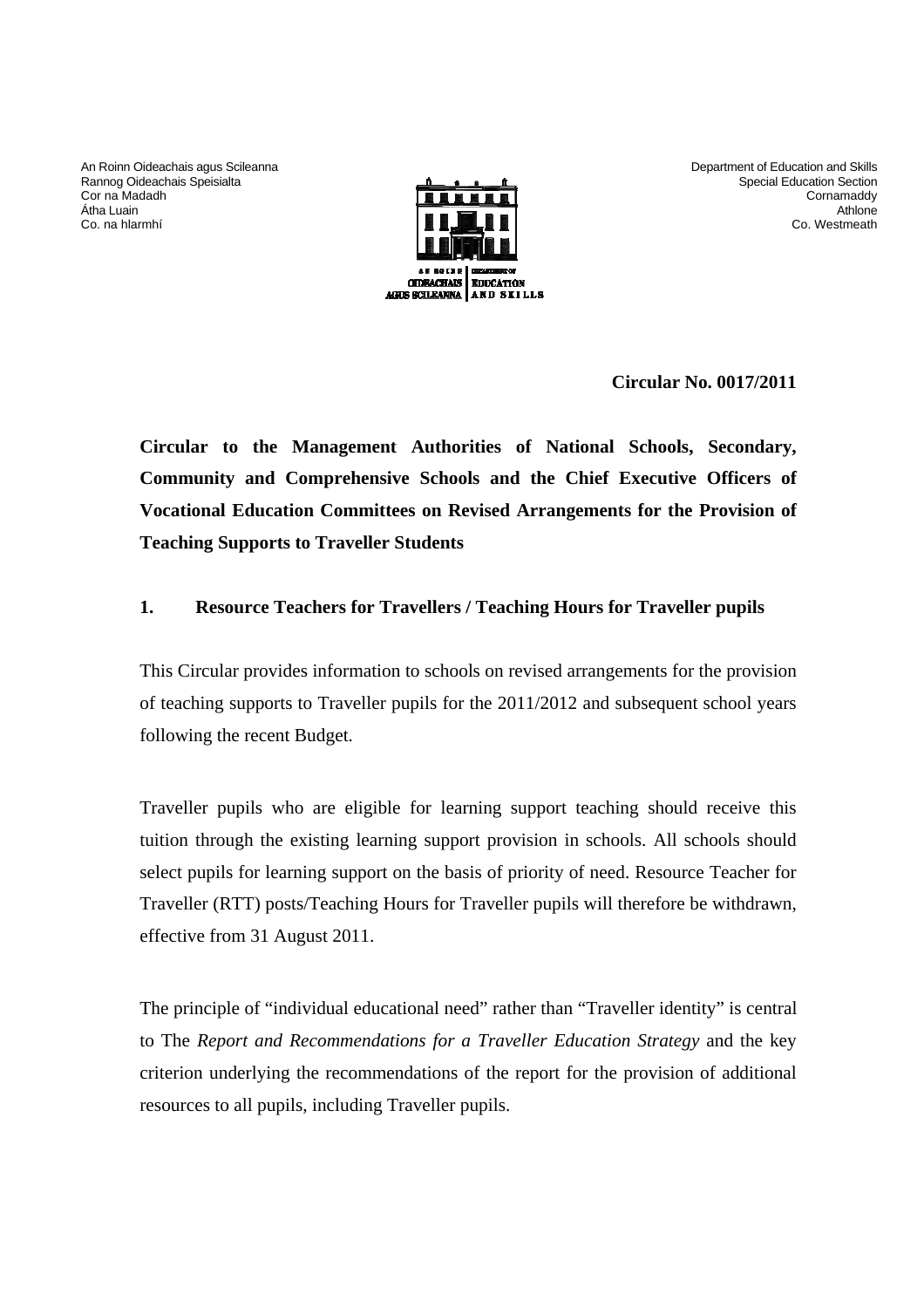If you have any queries with regards to provision under Section 1 of this circular please contact Special Education Section on 090 648 4188 /3760 /3922 /4153 /3858 /3762 /4093.

The following measures will be put into place to assist schools who have high concentrations of traveller pupils who were previously supported by Resource Teacher for Traveller posts or hours.

## **2. DEIS Primary schools currently in receipt of enhanced Pupil Teacher Ratios**

For the 2011/2012 school year, Traveller pupils will be included in the valid enrolment for the purpose of allocating additional staffing under DEIS.

If you have any queries with regards to provision under Section 2 of this circular please contact Social Inclusion Unit on – 090-6483773; 090-6483774; 090-6483772.

#### **3. Alleviation Measures for all other schools**

For all schools, with the exception of schools catered for in Paragraph 2 above, alleviation measures will be put in place to assist schools who have a high concentration of Traveller pupils who were previously supported by Resource Teacher for Traveller posts.

Any proposed alleviation measures must be considered in the context of the limited resources which are available to the Department. As such, alleviation measures will be concentrated on schools which have 33 or more pupils who were previously supported by Resource Teacher for Traveller posts.

The relevant schools will be advised by further communication of the precise details of the alleviation measures which will apply and as to any criteria and conditions attaching to same.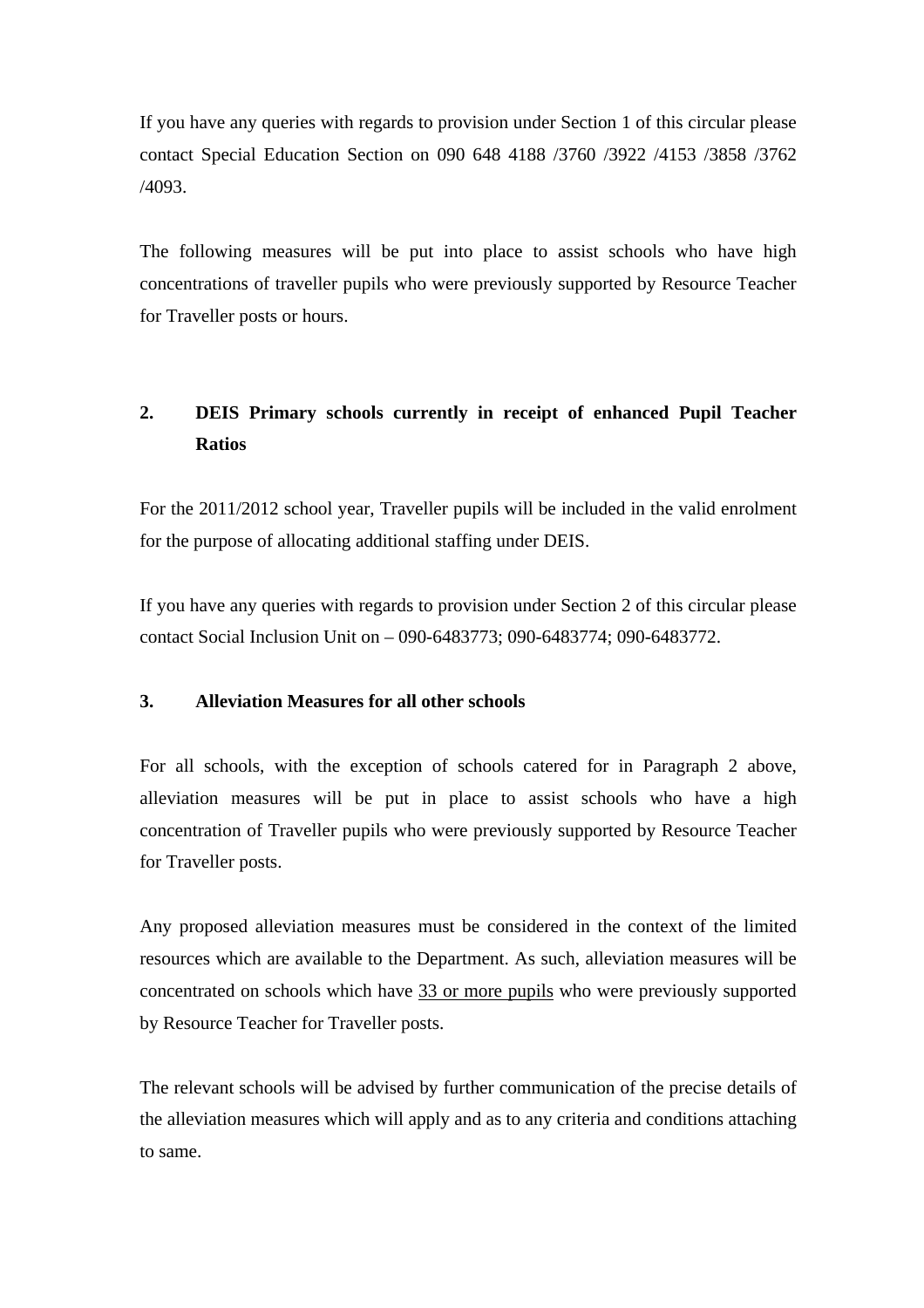As the precise nature of the alleviation measures for the next school year are currently being finalised, schools are requested not to contact the Department pending further advices to schools.

This circular can be accessed on the Department's website www.education.ie

**Jim Mulkerrins Principal Officer Social Inclusion Unit** 

**Hubert Loftus Principal Officer Schools Division** 

**Teresa Griffin Principal Officer Special Education Section** 

**3rd March 2011**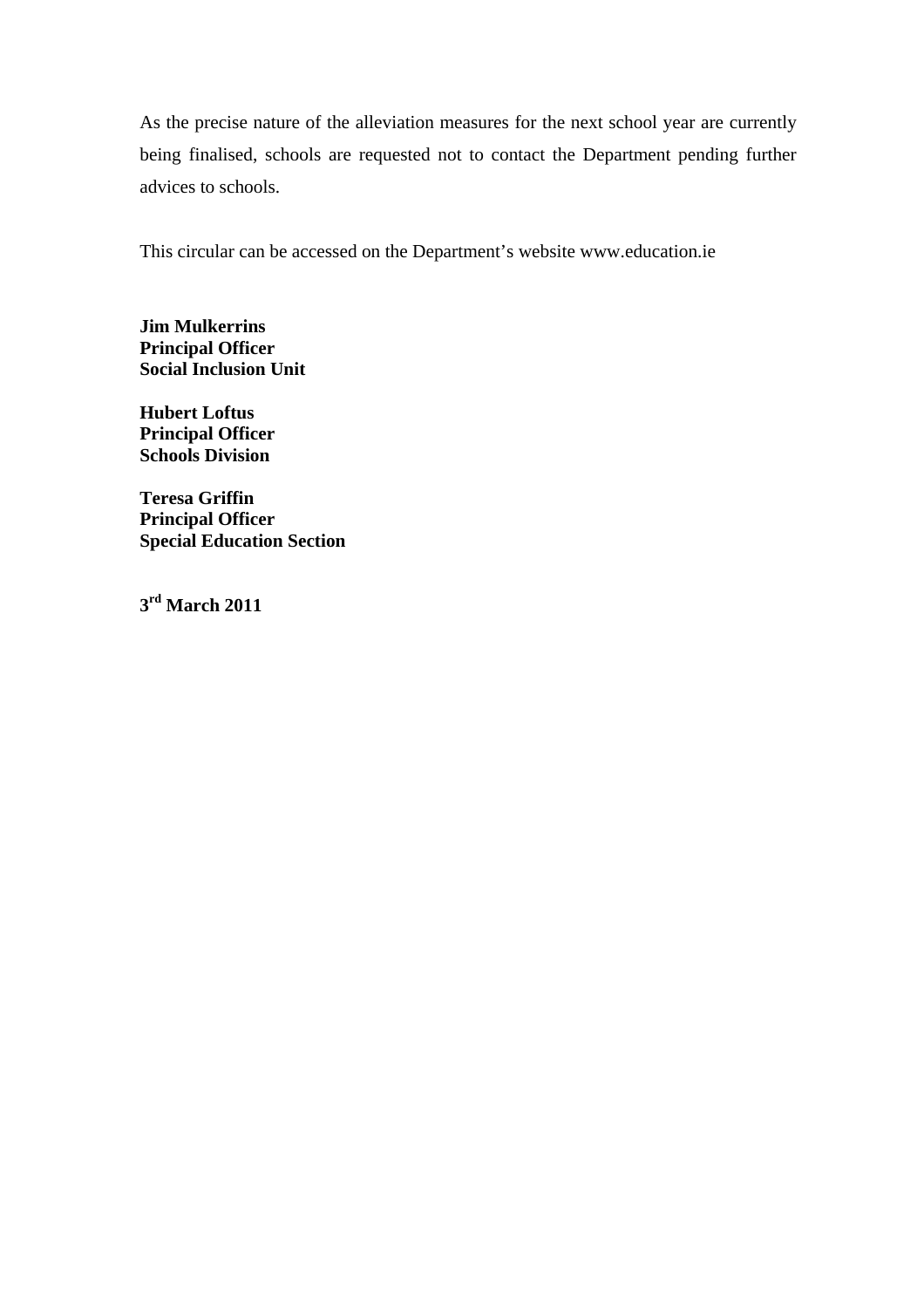An Roinn Oideachais agus Scileanna Rannog Oideachais Speisialta Cor na Madadh Átha Luain Co. na hlarmhí



Department of Education and Skills Special Education Section **Cornamaddy Athlone** Co. Westmeath

**Imlitir Uimh. 0017/2011** 

**Imlitir chuig Údaráis Bhainistíochta na mBunscoileanna, na Meánscoileanna, na bPobalscoileanna agus na Scoileanna Cuimsitheacha agus chuig Príomhfheidhmeannaigh na gCoistí Gairmoideachais ar Shocruithe Leasaithe maidir le Tacaíochtaí Teagaisc a Sholáthar do Dhaltaí Taistealaithe** 

## **1. Múinteoirí Acmhainní do Thaistealaithe / Uaireanta Teagaisc do dhaltaí Taistealaithe**

Soláthraíonn an Imlitir seo fáisnéis do scoileanna ar shocruithe leasaithe maidir le tacaíochtaí teagaisc a sholáthar do dhaltaí Taistealaithe do na scoilbhlianta 2011/2012 agus dá éis sin i ndiaidh an Bhúiséid le déanaí.

Daltaí Taistealaithe a cháilíonn le haghaidh teagasc tacaíochta foghlama, ba cheart go bhfaighidís an teagasc sin tríd an soláthar tacaíochta foghlama atá curtha ar fáil cheana féin sna scoileanna. Ba cheart do gach scoil daltaí a roghnú le haghaidh tacaíocht foghlama ar bhonn tosaíochta ó thaobh riachtanais. Aistarraingeofar, mar sin, poist mar Mhúinteoirí Acmhainne do Thaistealaithe/Uaireanta Teagaisc do dhaltaí Taistealaithe, le héifeacht ón 31 Lúnasa 2011.

Prionsabal lárnach den *Tuarascáíl agus Moltaí maidir le Straitéis Oideachais do Thaistealaithe* is ea an "riachtanas oideachasúil aonair" agus is é an príomhchritéar faoi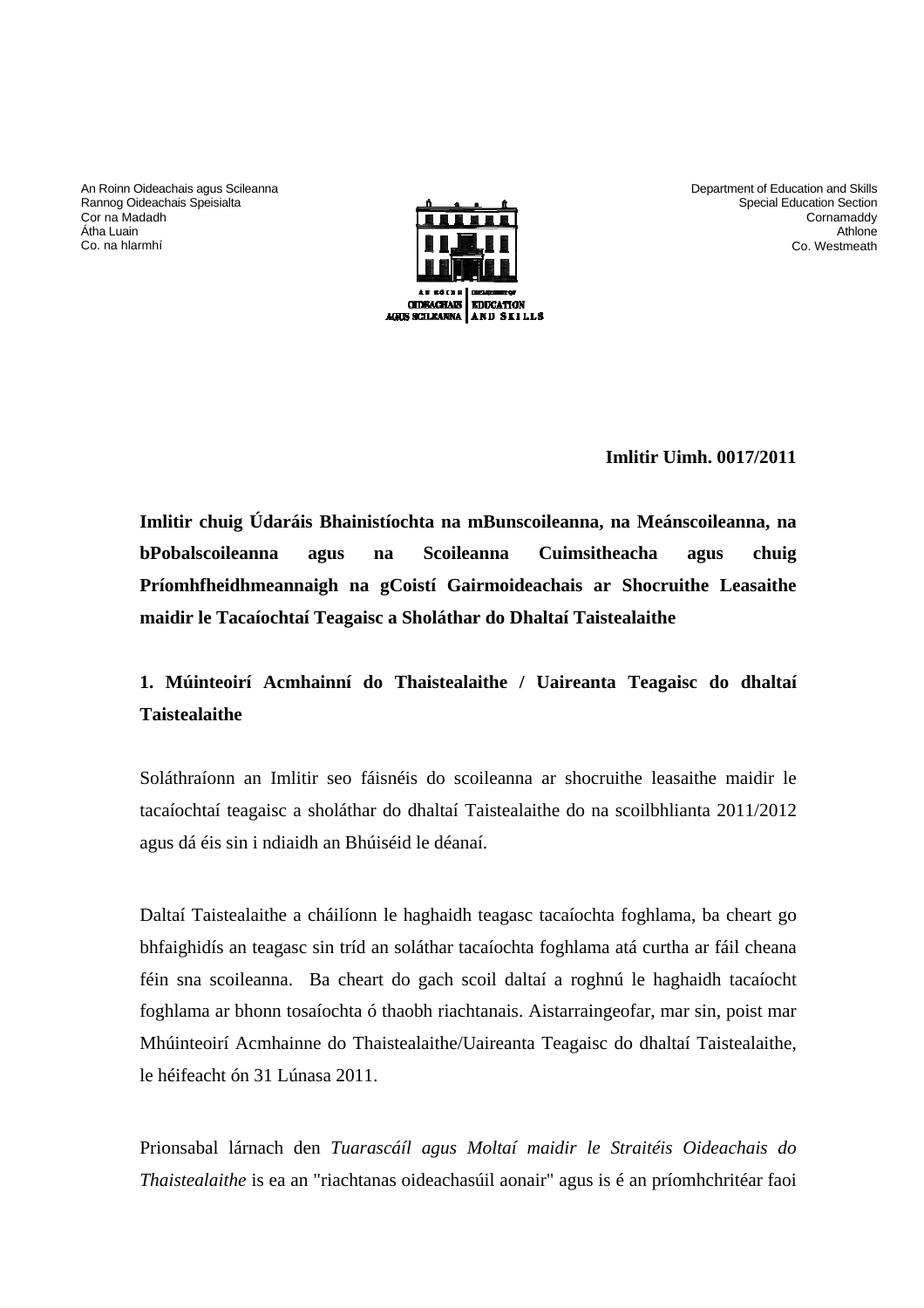mholtaí na tuarascála maidir le hacmhainní breise a sholáthar do na daltaí ar fad, lena náirítear daltaí Taistealaithe.

Má tá aon cheist agat i dtaobh an tsoláthair faoi Chuid 1 den imlitir seo, iarrtar ort glao a chur ar an Rannóg Oideachais Speisialta ar 090 648 4188 /3760 /3922 /4153 /3858 /3762 /4093.

Cuirfear na bearta seo a leanas i bhfeidhm chun cuidiú le scoileanna a bhfuil líon mór daltaí Taistealaithe acu agus a bhí á dtacú roimhe seo ag poist nó ag uaireanta Múinteoirí Acmhainne do Thaistealaithe.

# **2. Bunscoileanna DEIS a bhfuil Cóimheasanna Daltaí le Múinteoirí feabhsaithe acu i láthair na huaire**

I gcás na scoilbhliana 2011/2012, cuirfear daltaí Taistealaithe san áireamh sa rollú bailí chun críche baill bhreise foirne a leithdháileadh faoi DEIS.

Má tá aon cheist agat i dtaobh an tsoláthair faoi Chuid 2 den imlitir seo, iarrtar ort glao a chur ar an Aonad um Chuimsiú Sóisialta ar 090-6483773; 090-6483774; 090- 6483772.

#### **3. Bearta Maolaithe do na scoileanna ar fad**

I gcás na scoileanna ar fad, ach amháin scoileanna dá bhfreastalaítear in Alt 2 thuas, cuirfear bearta maolaithe i bhfeidhm chun cuidiú le scoileanna a bhfuil líon mór daltaí Taistealaithe acu agus a bhí á dtacú roimhe seo ag poist nó ag uaireanta Múinteoirí Acmhainne do Thaistealaithe.

Ní mór aon bhearta maolaithe molta a bhreithniú i bhfianaise na n-acmhainní teoranta atá ar fáil don Roinn. Dá réir sin, díreofar bearta maolaithe ar scoileanna ag a bhfuil 33 dalta nó os a chionn sin a bhí a dtacú roimh seo ag poist Múinteoirí Acmhainne do Thaistealaithe.